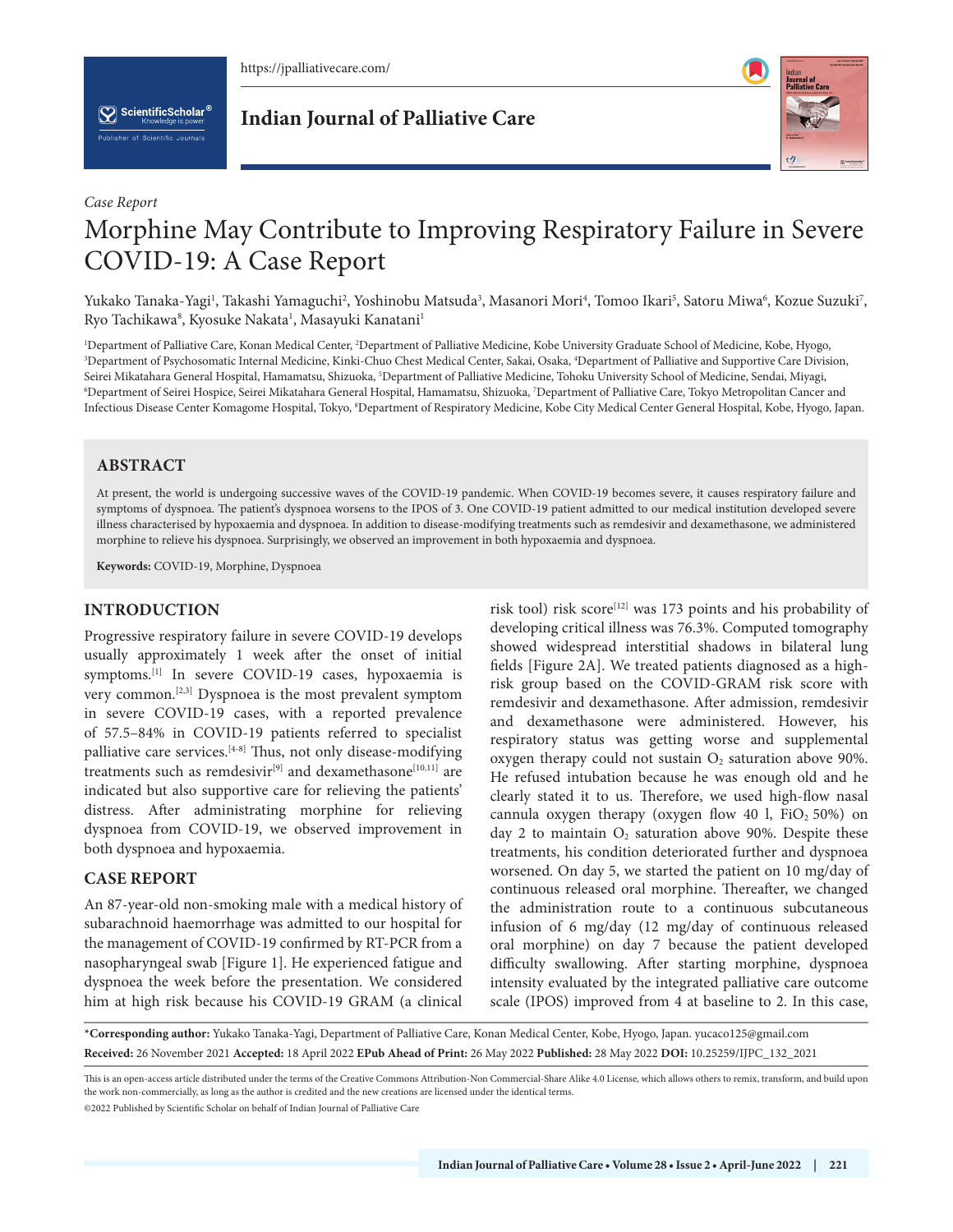

**Figure 1:** Clinical course after starting morphine on day 5, dyspnoea intensity and  $FiO<sub>2</sub>$  required to maintain oxygen saturation above 90% and tachypnoea were improved.



**Figure 2:** (a) Lung CT on day 1. (b) Chest X-ray on day 8.

the patient could not rate the patient-reported outcome scale such as Numerical Rating Scale (NRS) due to his distressing symptom. Thus, we assessed his dyspnoea by healthcare provider rated IPOS which was listed as a secondary evaluation scale for the assessment of dyspnoea in research policy for dyspnoea in Japan. At the same time, FiO<sub>2</sub> required to maintain oxygen saturation above 90% decreased  $(FiO<sub>2</sub> 90\% \rightarrow 70\%)$  and tachypnoea also improved (respiratory rate 28/min→(20/min). While the dyspnoea had been under control for several days, the shadows on his chest X-ray showed no improvement on day 8 [Figure 2B]. His chest X-ray showed bilateral lung shadow with a P/F ratio of <200. However, his condition worsened thereafter. We titrated his morphine dose up to 15 mg/day (30 mg/day of continuously released oral morphine), which was not effective anymore to relieve his dyspnoea. Therefore, palliative sedation with midazolam was started on day 16. After starting palliative sedation, his consciousness score sank from −2 to −4 on the Richmond Agitation-Sedation Scale with no signs of dyspnoea. He died 23 days after admission with no signs of distress. His clinical course is shown in Figure 1.

Following the ethical guidelines for human research of the Ministry of Health, Labour and Welfare in Japan, IRB approval was not required for the case report. Furthermore,

we have obtained consent by general consent from the patients or their surrogates at the time of admission.

### **DISCUSSION**

This is, to the best of our knowledge, the first reported case that showed an improvement in oxygenation after being administered morphine for relieving dyspnoea from COVID-19.

Morphine or other opioids are commonly prescribed to relieve dyspnoea in severe COVID-19 cases.<sup>[4-8,13]</sup> However, we observed not only an improvement in dyspnoea but also in hypoxaemia after administering morphine in the present case. Several hypotheses could explain this phenomenon. The previous study showed that opioids may reduce respiratory workload and myocardial oxygen consumption in patients with tachypnoea.<sup>[14]</sup> This reduction may improve hypoxaemia by reducing metabolic rate and oxygen demand in the respiratory and cardiac systems. Another hypothesis might be that improving ventilation efficiency affects a reduction in the proportion of dead space ventilation. Low lung compliance in severe COVID-19 patients has been described.<sup>[15]</sup> An increased breathing frequency may augment dead space ventilation/alveolar ventilation ratio in subjects with lung constraints.<sup>[16]</sup> In our present case, the respiratory rate was normalised from tachypnoea after morphine administration. The improvement of his rapid shallow breathing may have decreased dead space ventilation/ alveolar ventilation ratio and improved ventilation efficiency by increasing tidal volume, which resulted in improved oxygenation.[17]

Apart from relieving dyspnoea and possibly improving oxygenation in particular cases, there are other potential benefits of using opioids for dyspnoea in severe COVID-19 patients.

Patient self-induced lung injury is recognised as the underlying pathophysiology of acute respiratory distress syndrome in COVID-19.<sup>[2,18,19]</sup> Dyspnoea may stimulate inspiratory drive in spontaneously breathing patients. The vigorous inspiratory effort promotes increased inspiratory intrathoracic negative pressure, which together with an increased permeability due to lung inflammation contributes to the development of lung edema.[20] Thus, relieving dyspnoea in the early phase of COVID-19 may suppress an excess inspiratory drive, which may help prevent a worsening of lung damage in COVID-19 patients.

Although several hypothetical benefits of using opioids for dyspnoea in severe COVID-19 patients exist, there is a paucity of evidence. Thus, we should carefully evaluate severe COVID-19 patients who are given morphine and other opioids for dyspnoea in daily practice. Observational studies can help answer the question of whether morphine and other opioids improve dyspnoea and oxygenation and prevent a worsening of lung damage in severe COVID-19 patients, which may contribute to optimising care for severe COVID-19 patients.